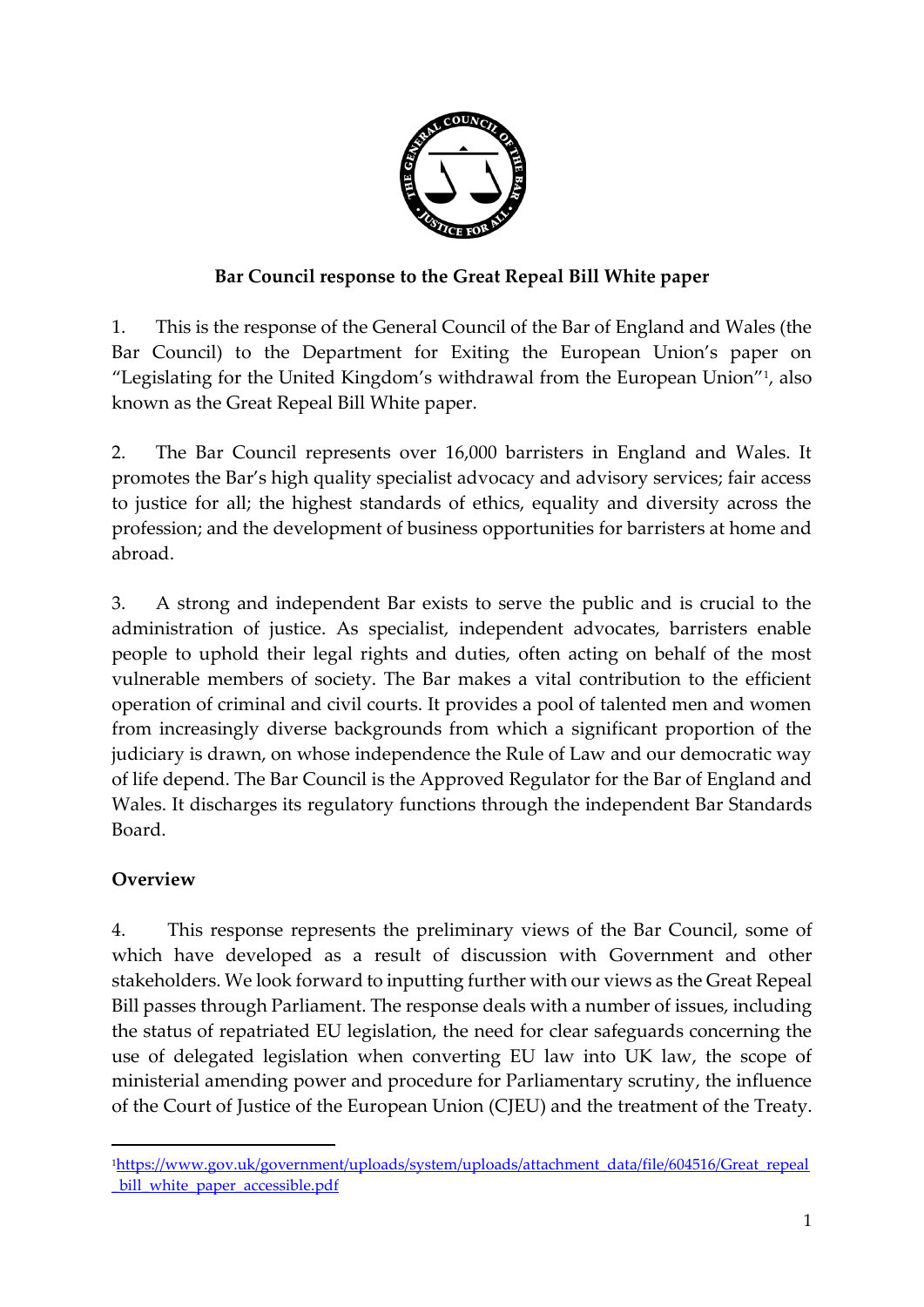The Bar Council supports important recommendations made by the House of Lords Select Committee on the Constitution" in HL Paper 123 *"The Great Repeal Bill and delegated powers"<sup>2</sup> ,* particularly with regards the importance of specific safeguards being written into the Bill, to mitigate against the risks of using extensive delegated legislation. Lastly, this response briefly looks at the implications of the Great Repeal Bill for environmental law.

### **The "snapshot": what is the new status of repatriated EU legislation?**

5. The White Paper does not specify the intended status of "repatriated" EU legislation that becomes effective as domestic law on exit day. That is fairly easy to resolve where the item of EU law is not directly effective (typically where it is a Directive), since it will have been transposed either through primary legislation or ECA s. 2(2) regulations, each of which will retain their status after exit day. The usual domestic hierarchy will apply to them. The difficulty arises in relation to a directly effective Treaty provision or a Regulation, be it secondary or delegated (for example, to an agency or authority, as below, paragraph 7). Even though the domestic effect of such law technically arises as a result of operation of ECA s. 2(1), it is in no sense "delegated" legislation; on the contrary, it is superior to conflicting domestic law. We know the intention is for the Bill to remove its superiority. This leaves questions over its resulting status. The Select Committee paper<sup>3</sup> raised this point. Can it be overridden only by primary legislation, or is ordinary secondary legislation sufficient to override it as well? Will it be as resistant to implied repeal as the ECA itself (*Thoburn v. Sunderland*)? It would be helpful for the Bill to clarify the position. There may be a conscious choice to leave questions to be resolved by the judiciary in due course, much as the Human Right Act left similar questions open for judicial determination. However, if that is the intention, and if the Bill therefore does not expressly deal with these points, then the ExNotes to the Bill should make that intention clear.

## **The use of delegated legislation for transposition of EU law into UK law**

6. The Bar Council accepts that the objective of ensuring that a coherent body of law is in force the day that the UK leaves the EU (and that the European Communities Act 1972 is repealed) necessitates an extensive use of delegated legislation. There has never been a legislative exercise anything like that which is now required in terms of volume, complexity and scope. There is also a need to be able to react to developments in the course of negotiations. However there is also need for more clarity over what lies within the scope of delegated legislation and for the imposition of safeguards to

1

<sup>&</sup>lt;sup>2</sup> The House of Lords Select Committee on the Constitution <sup>9th</sup> [report of session 2016-](https://www.publications.parliament.uk/pa/ld201617/ldselect/ldconst/123/123.pdf)17 The 'Great [Repeal Bill' and delegated powers](https://www.publications.parliament.uk/pa/ld201617/ldselect/ldconst/123/123.pdf), HL Paper 123, 7 March 2017

<sup>3</sup> Ibid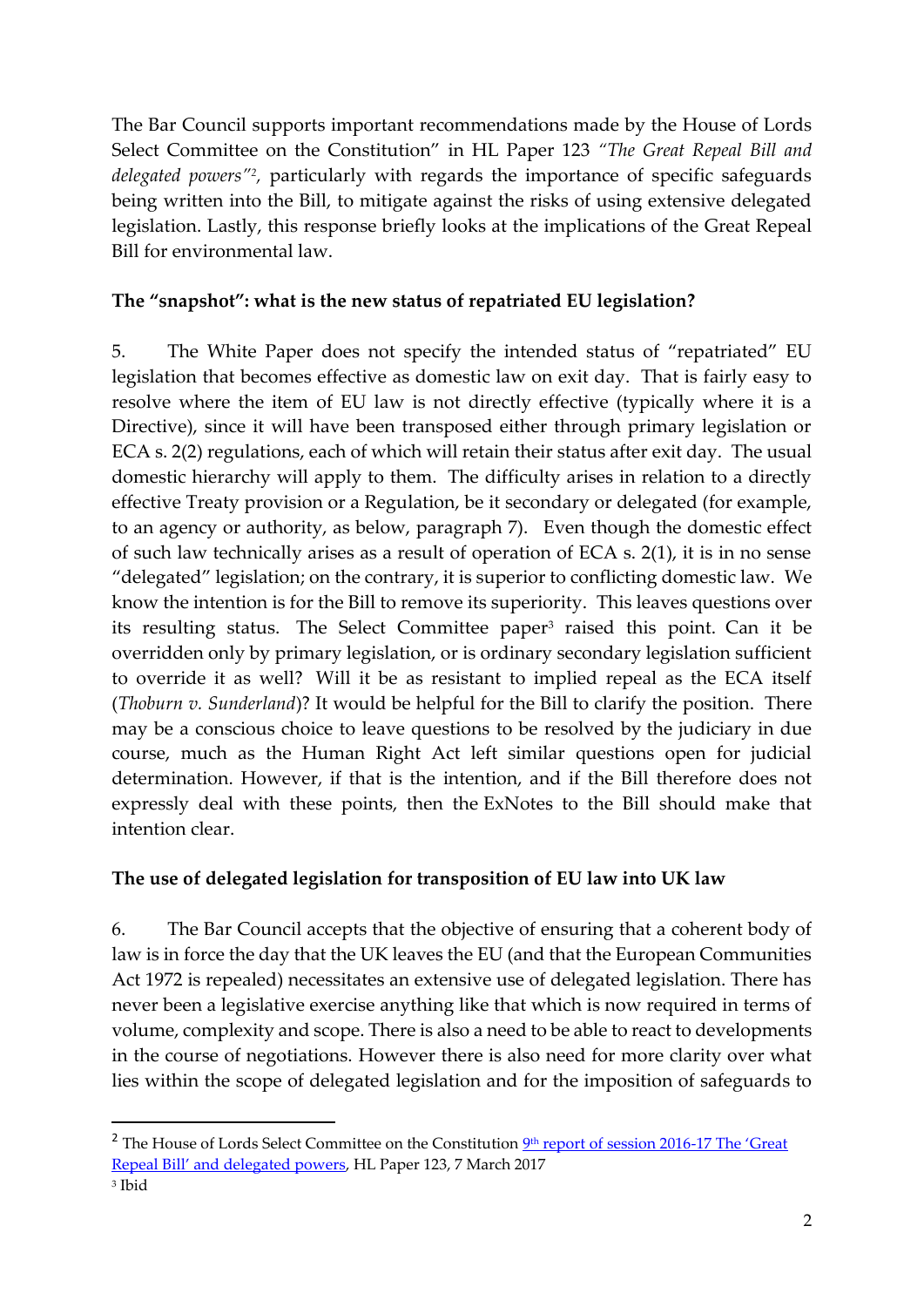enable parliament to scrutinise where necessary and prevent the use of secondary legalisation to make policy changes.

7. It is important to note that, quite apart from the transposition of "ordinary" EU secondary legislation emanating from the EU legislator, detailed rule-making powers have increasingly been given to European agencies and authorities (e.g. in the financial services field, the European Banking Authority, European Securities Market Authority, European Insurance and Occupational Pensions Authority) which govern the interpretation and/or application of secondary EU legislation in the relevant field. In many cases, these rules have in fact been issued via the legal instrument of an EU regulation, whereby they have direct effect. In the absence of these rules, equivalence will be undermined immediately as of BREXIT. The transposition of this category of EU measure will present its own challenges. By way of example, in the competition field, the Commission has issued important Guidelines regarding the application of the Vertical Block Exemption and the application of Article 101(3) to horizontal agreements. Leniency applications, immunity from fines exchange of information and rights of defence in investigations are all coordinated through soft European Competition Network (ECN) statements such as the Cooperation Notice and the ECN Model Leniency Program. Following Brexit, the Competition and Markets Authority and national courts will no longer need to have regard to those under s.60 CA98 nor will they be under any duty of sincere cooperation. There will therefore need to be some mechanisms for replicating some of these requirements, even if just on a transitional basis.

#### Scope of ministerial amending power and procedure for Parliamentary scrutiny

8. One of the most important questions for the Bill to address will be the scope and terms of the intended power to alter the content of "repatriated" EU law. But the question is wider than that, because the White Paper also foreshadows the possibility of amendments to other legislation as a consequence of the UK's withdrawal. It is reassuring that the Government appear to have taken to heart a number of the concerns expressed by the House of Lords Select Committee on the Constitution, including points where the Bar Council's evidence was cited by or influenced the Committee. We made the point, which the Committee accepted, that although EU Directives can be implemented by ECA s. 2(2) regulations using "ordinary " Parliamentary scrutiny mechanisms, that derives its legitimacy from the fact that the EU instrument will already have been through a detailed legislative process at EU level, with extensive public and Member State involvement. So there would be a democratic deficit if the Government chose to use an equivalent power in the Great Repeal Bill to amend the substantive content of rights and duties currently flowing from EU law as opposed to simply making incidental or remedial provision consequential on the UK leaving. Hence the Committee's recommendation for heightened scrutiny: "*We would expect that a statutory instrument which amends EU law*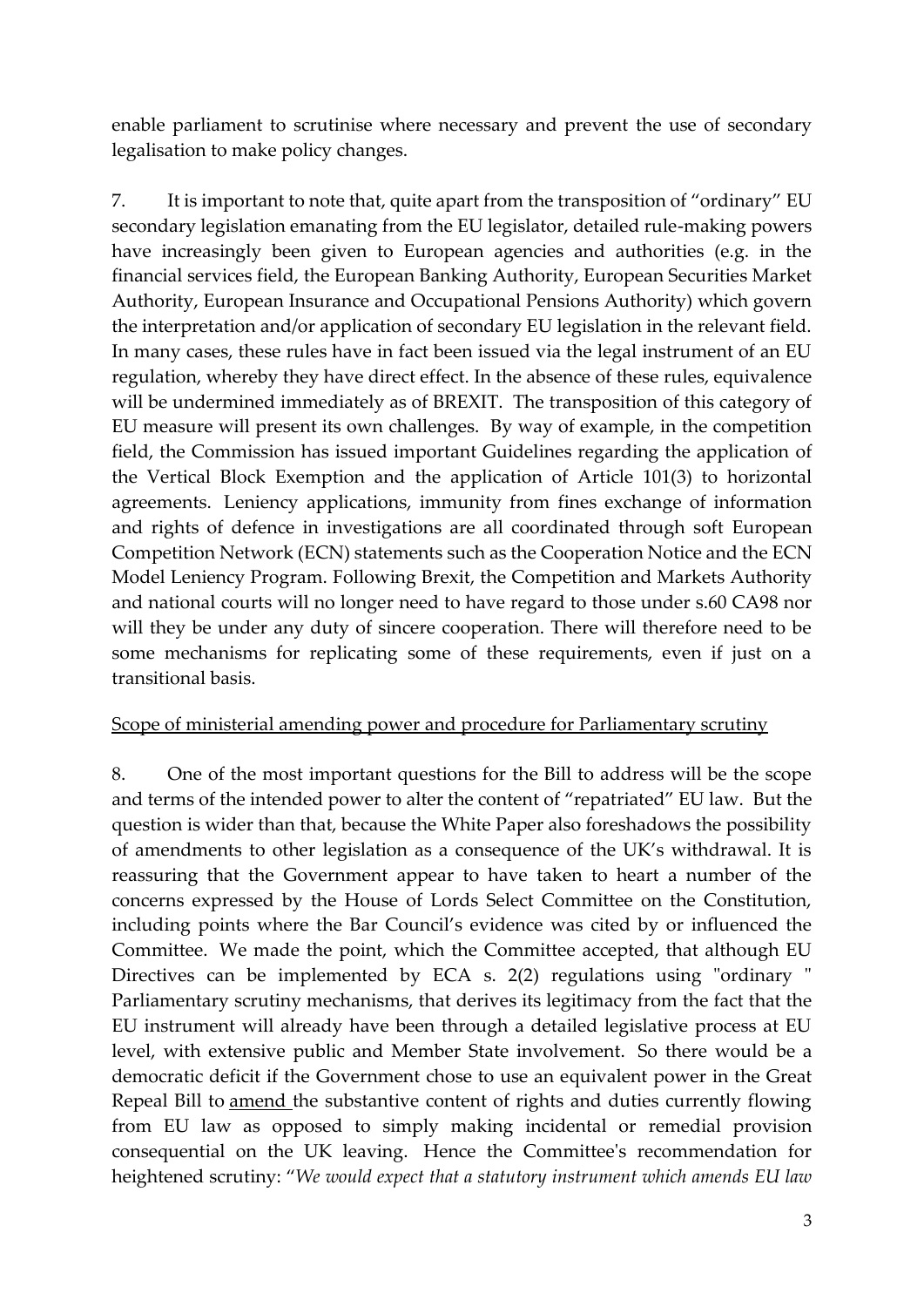*in a manner that determines matters of significant policy interest or principle should undergo a strengthened scrutiny procedure".<sup>4</sup>*

9. The Government appears to have committed itself to use primary rather than secondary legislation where it "*wishes to make a policy change which is not designed to deal with deficiencies in preserved EU-derived law arising out of our exit from the EU*" 5 . In other words, policy changes to transposed EU legislation is to be seen as separate from the technical, though highly complex, process of transposition. Separate legislation will be necessary for the first. We are firmly of the view that the Great Repeal Bill machinery is designed solely for the second. The Bar Council sees the safeguards proposed by the Select Committee as a transparent way of ensuring that this division is maintained.

10. The White Paper indicates that where ministers make secondary legislation under powers in the new Bill, they will adopt one of the existing Parliamentary scrutiny procedures, i.e. the negative or affirmative procedure. They appear not to have accepted the HL Select Committee view about heightened scrutiny. In other words, if the Government is not proposing to enable secondary legislation that "determines matters of significant policy interest or principle" then there is no need for the kind of super-affirmative or super-consultative procedure the HL had in mind.

11. A number of points flow from this. Probably the most important is how the Bill defines the dividing line, to use the language of the White Paper, between "dealing with deficiencies" (an expression which, if adopted in the Bill, ought to be adequately defined), and "making a policy change" going beyond that.

12. Also important here is the extent of any Henry VIII power attached to this amending power. The ECA enables s. 2(2) regulations to make "any provision that could be made by Act of Parliament". Again, such a wide power may be acceptable in that context for the reason stated above, but we would be concerned if such openended wording appeared in the Bill. We believe that any power to amend an Act should be carefully limited to, for example, making provision incidental or consequential on the desired amendment.

13. Assuming the general rule is that any policy change beyond dealing with a "deficiency" will need primary legislation, we can expect a crowded Parliamentary timetable for new Brexit-related primary legislation – which of course brings its own implications for effective scrutiny.

1

<sup>4</sup> ibid

<sup>5</sup>[https://www.gov.uk/government/uploads/system/uploads/attachment\\_data/file/604516/Great\\_repeal](https://www.gov.uk/government/uploads/system/uploads/attachment_data/file/604516/Great_repeal_bill_white_paper_accessible.pdf) bill white paper accessible.pdf para 3.17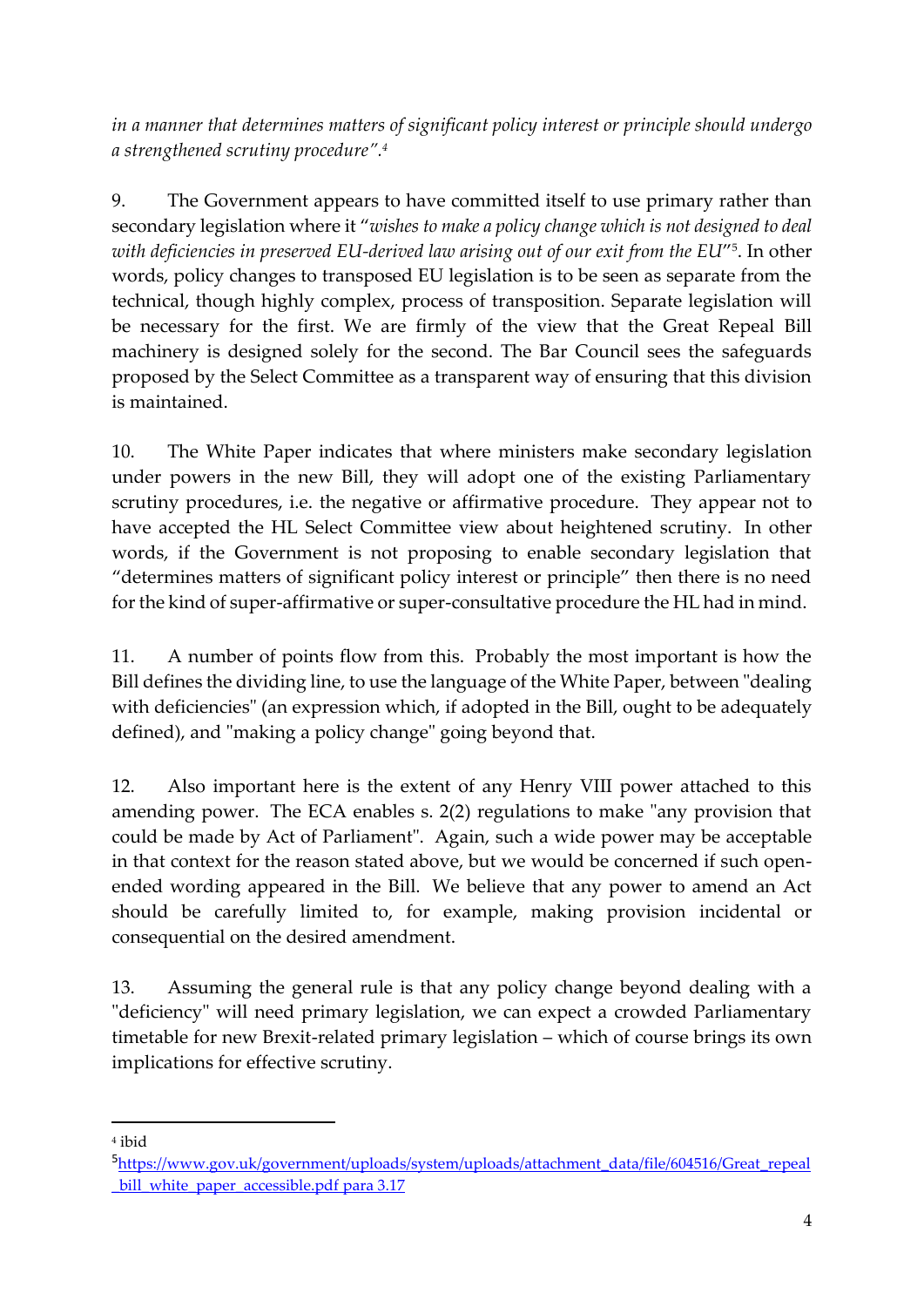14. There is also an existing, though rather weak, convention that where there is a choice, EU legislation requiring UK secondary legislation should be implemented using powers contained in an "ordinary" subject-specific Act rather than using ECA s. 2(2) powers. It remains to be seen whether that convention will also apply to the choice of enabling legislation to address "deficiencies" in EU-related domestic law in consequence of Brexit.

15. A further interesting issue is whether and how the Government proposes to address the point flagged at para 1.17 of the White Paper regarding the withdrawal agreement (assuming there is one). The Government referred to the Constitution Committee's observation that *"further amendments to domesticated EU law... will be needed in order to implement the final withdrawal agreement. While the Government will need to get the separate approval of Parliament to this agreement, it may well choose to use powers granted under the 'Great Repeal Bill' to prepare some of the necessary changes to domesticated EU law to take effect on Brexit-day"<sup>6</sup>* . There might well be provisions of any withdrawal agreement that require changes to the law going beyond "deficiencies" in the above sense. We would hope that the Government will use primary legislation to make those "non-deficiency" changes, though we can see that given the need to make certain changes quickly, it will be tempting for ministers to seek a power in the Bill. In that event the power should be tightly circumscribed, and because it would go beyond a mere "deficiency" there would be an obvious case for heightened scrutiny arrangements.

## Other Safeguards

16. This need for very extensive use of delegated legislation brings with it an imperative need for safeguards. The Select Committee<sup>7</sup> identified some of these. The White Paper is drafted in a manner generally compatible with the thinking underlying the recommendations; but there is no clear and explicit commitment to specifics. The Bar Council is concerned that the specific recommendations of the Select Committee are not "watered down" into vaguer ministerial assurances during the legislative process. The safeguards should be clearly written into the text of the Bill, given the unparalleled nature of the exercise.

17. The first safeguard is set out in paragraph 50 of the Select Committee Paper<sup>8</sup>. This would be an express restriction on the face of the Bill that the powers to enact delegated legislation will only be used *"so far as is necessary to adapt the body of EU law to fit the UK's domestic framework" and "so far as necessary to implement the result of the* 

 $\overline{a}$ 

<sup>6</sup>[https://www.gov.uk/government/uploads/system/uploads/attachment\\_data/file/604516/Great\\_repeal](https://www.gov.uk/government/uploads/system/uploads/attachment_data/file/604516/Great_repeal_bill_white_paper_accessible.pdf) bill white paper accessible.pdf p.11

<sup>&</sup>lt;sup>7</sup> The House of Lords Select Committee on the Constitution <u>9th [report of session 2016-](https://www.publications.parliament.uk/pa/ld201617/ldselect/ldconst/123/123.pdf)17 The 'Great</u> [Repeal Bill' and delegated powers](https://www.publications.parliament.uk/pa/ld201617/ldselect/ldconst/123/123.pdf), HL Paper 123, 7 March 2017

<sup>8</sup> Ibid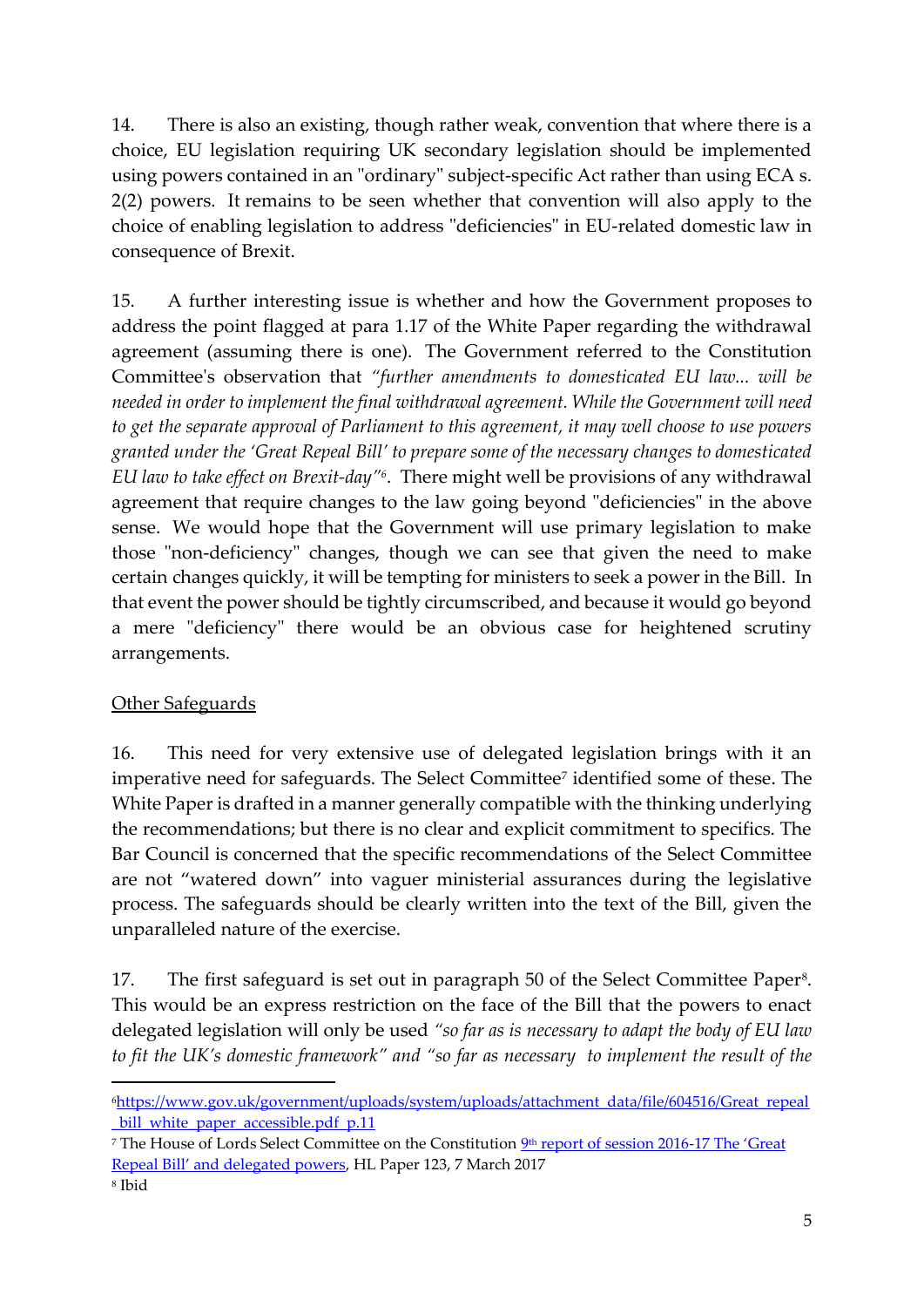*UK's negotiations with the EU".* We recognise that the latter purpose is potentially very wide and it therefore ought to be clearly defined. Careful thought will also be needed about the effect of a breach of such a provision, and whether breach should render the delegated legislation ultra vires, the primary purpose of such a provision would be to provide a clear marker for the parliamentary process and a clear division between substantive changes to the law on the one hand and technical process of transposition on the other.

18. The three remaining safeguards are set out in paragraph 102 of the Select Committee Paper. Their purpose, as the Bar Council understands it, is to provide a mechanism for tying emerging draft statutory instruments back to the objective described in paragraph 8 above.

19. The first of them is that the Minister should be required to sign a declaration in the Explanatory Memorandum of each relevant instrument that one of the two limbs set out in paragraph 8 above is satisfied. It would be the job of the Joint Committee on Statutory Instruments to assess whether the instrument in question complies with the restriction, and thus to raise any potential vires issue.

20. The second is that the Explanatory Memorandum to each instrument sets out clearly what the pre-Brexit EU law currently is; and what effect the amendments made by the instrument will be. The Bar Council regards this requirement as likely to impose a highly beneficial discipline on the process.

21. The final safeguard we highlight is that government should make a recommendation for each draft instrument as to the appropriate level of parliamentary scrutiny. This recommendation should be considered by an appropriate parliamentary committee. The greater the degree of policy change the greater the amount of scrutiny there should be.

22. The requirement for these last three safeguards should be written into the text of the Bill, to accompany the basic restriction on the use of delegated legislation set out in paragraph 8 above. The Bar Council repeats its view of the desirability of strong transparent safeguards on the face of the bill.

# **CJEU case law and jurisdiction**

23. The Government are evidently alive to some of the issues concerning CJEU jurisprudence that have emerged in our discussions so far, including those at the Bar Council's two Round Tables with civil servants. In interpreting "domesticated" EU law following Brexit-day, the UK courts will initially be bound by interpretative CJEU jurisprudence down to that date as if those were decisions of the UKSC. However, (a) they will not continue to be bound by subsequent CJEU decisions, and (b) in due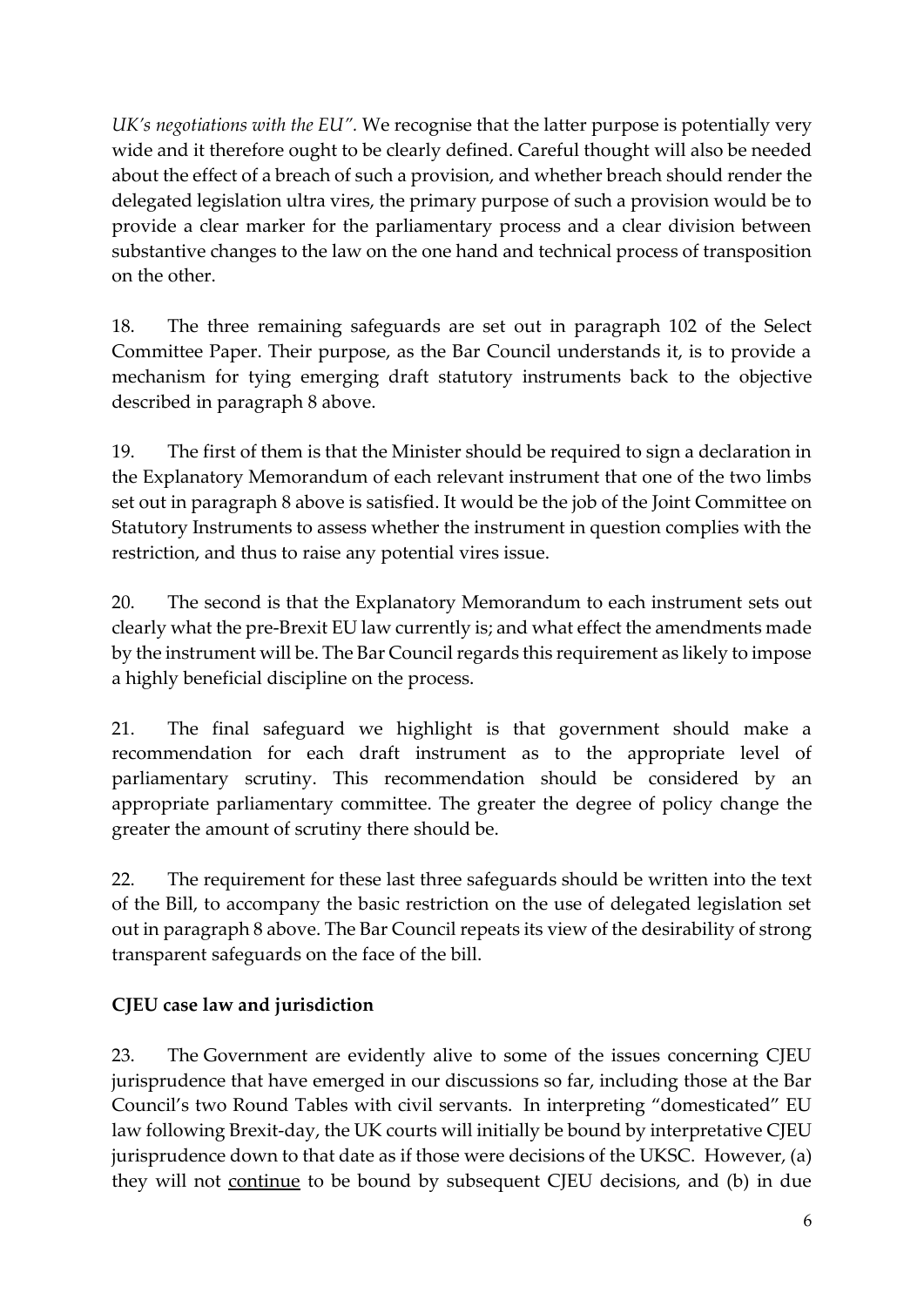course the UKSC will be able to depart from pre-Brexit CJEU decisions much as it can depart from its own previous decisions. While it is helpful to understand the Government's current thinking on these points, our concern is that the relationship between CJEU jurisprudence and the domestic courts' future application of domesticated EU law is a complex and nuanced one, and at present the White Paper only scratches the surface of the issue. The Bar Council is in the course of preparing a free-standing paper on the CJEU dimension of Brexit as part of our well-received "Brexit Papers"<sup>9</sup> series, and we hope that this will provide a further opportunity to contribute to the Government's thinking on the matters that the Bill will need to address.

24. The White Paper does not appear to deal expressly with the possibility of UK courts making references to the CJEU post-Brexit in proceedings concerning a factual situation governed by EU law arising pre-Brexit. That is admittedly a rather technical point, but whatever provision the Bill makes might not prevent the CJEU finding other routes to assuming jurisdiction over things taking place in the UK during the period when the Treaties remain applicable. There will also presumably be a need to provide for the domestic consequences of any dispute-resolution mechanism between the UK and EU appearing in the withdrawal agreement, and likewise in any future agreement for the new relationship. Perhaps this is the kind of point the Government have in mind in White Paper para. 1.17 (see above).

## **The EU Charter of Fundamental Rights ('the Charter')**

25. Paras. 2.21 to 2.25 of the White Paper indicate that the Charter will not form part of the body of existing EU law to which UK courts should have regard following withdrawal. One can understand that from a political standpoint, but legally it is very curious, and all the more so given that the White Paper addresses continued reference to the Treaties and CJEU jurisprudence in order to make sense of, and provide context for, the "domesticated" bits of EU law. The CJEU habitually interprets EU acts and decisions in the light of the Charter, evident in the sanctions cases such as Kadi and Kadi II, for example. It unclear whether the general principles of EU law would have the same degree of clarity and precision as the Charter. Conversely if the Government are right to say, as the White Paper does, that the Charter does indeed simply replicate pre-existing general principles of EU law without conferring any new rights, then we would ask what is the problem in retaining it as a reference source?

### **Implications for environmental law**

1

26. We now turn, briefly, to environmental law because it is one of the case studies

<sup>9</sup> The Bar Council's Brexit Papers can be seen here[: http://www.barcouncil.org.uk/media](http://www.barcouncil.org.uk/media-centre/campaigns/brexit/)[centre/campaigns/brexit/](http://www.barcouncil.org.uk/media-centre/campaigns/brexit/)